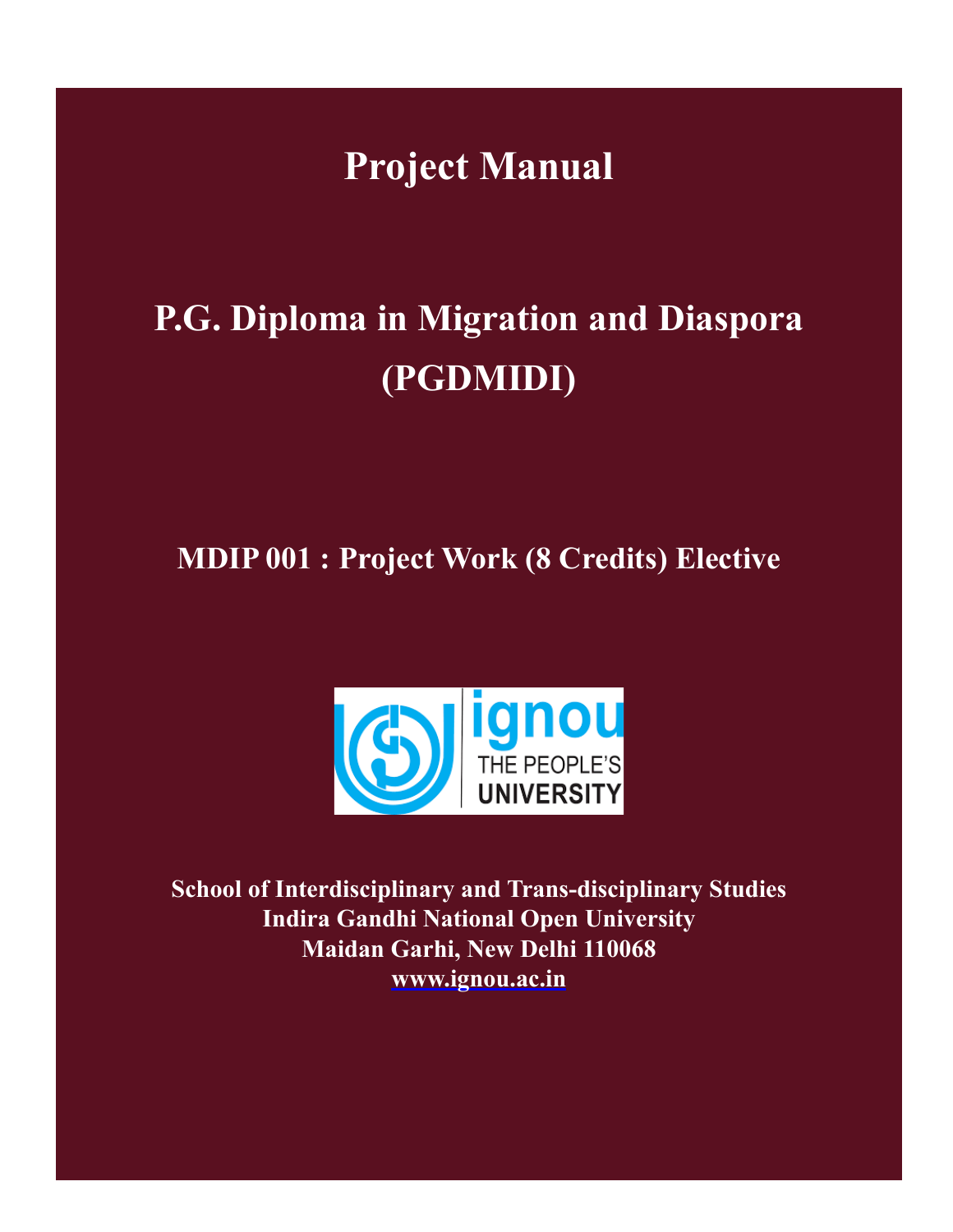## **About IGNOU**

The Indira Gandhi National Open University (IG-NOU), established by an Act of Parliament in 1985, has continuously striven to build an inclusive knowledge society through inclusive education. It has tried to increase the Gross Enrollment Ratio (GER) by offering high-quality teaching through the Open and Distance Learning (ODL) mode.

Today, it serves the educational aspirations of over 3 million students in India and other countries through 21 Schools of Studies and a network of 67 Regional Centres, around 2,000 Learner Support Centres and 20 overseas institutions. The University offers about 200 certificate, diploma, degree and doctoral programmes, with a strength of nearly 250 faculty members and 230 academic staff at the headquarters and regional centres and over 35,000 academic counsellors from conventional institutions of higher learning, professional organisations, and industry among others.

The University has made a significant mark in the areas of higher education, community education and continual professional development. The University has been networking with reputed public institutions and private enterprises for enhancing the educational opportunities being offered by it. As a world leader in distance education, it has been conferred with awards of excellence by the Commonwealth of Learning (COL), Canada.

The University is committed to quality in teaching, research, training and extension activities, and acts as a national resource centre for expertise and infrastructure in the ODL system. The University has established the National Centre for Disability Studies and National Centre for Innovation in Distance Education, to focus on specific learner groups and enrich the distance learning system.

With the launch of EduSat (a satellite dedicated only to education) on 20th September, 2004, and the establishment of the Inter-University Consortium, the University has ushered in a new era of technology-enabled education in the country. All the regional centres and high enrollment Learners Support have been provided with active two-way video-conferencing network connectivity, which has made it possible to transact interactive digital content.

Emphasis is now being laid on developing interactive multimedia and online learning, and adding value to the traditional distance education delivery mode with modern technology-enabled education within the framework of integrated distance and online learning.

Over the years, IGNOU has lived up to the country's expectations of providing education to the marginalised sections of society. Free of cost education is being provided to all jail inmates across the country. A large number of SC/ST students have been admitted to various programmes of the University, also efforts have been made to reach onto persons working in the Armed and Security Forces of the Country.

## **School of Interdisciplinary and Trans-Disciplinary Studies**

**Vision**

- **1.** To develop the school as an enabling space to foster interdisciplinary academic studies and research drawing upon theoretical, empirical and methodological resources cutting across disciplinary boundaries.
- **2.** To promote interactive academic co-existence amongst scholars of diverse specializations facilitating convergence of disciplines and transactional mutuality of holistic wisdom.

#### **Mission**

1. To develop academic programmes and courses that addresses the complex dynamics of multi-faceted social issues and processes

 2. To strengthen the social extension aspect of research and facilitate issue-based production of knowledge through incessant interaction with and participation of people.

 3. The School offers various programmes from certificate levels to Ph.D. levels.

## **About P.G. Diploma in Migration and Diaspora (PGDMIDI)**

P.G. Diploma in Migration and Diaspora (PGDMIDI) covers both theoretical and project work. The main ob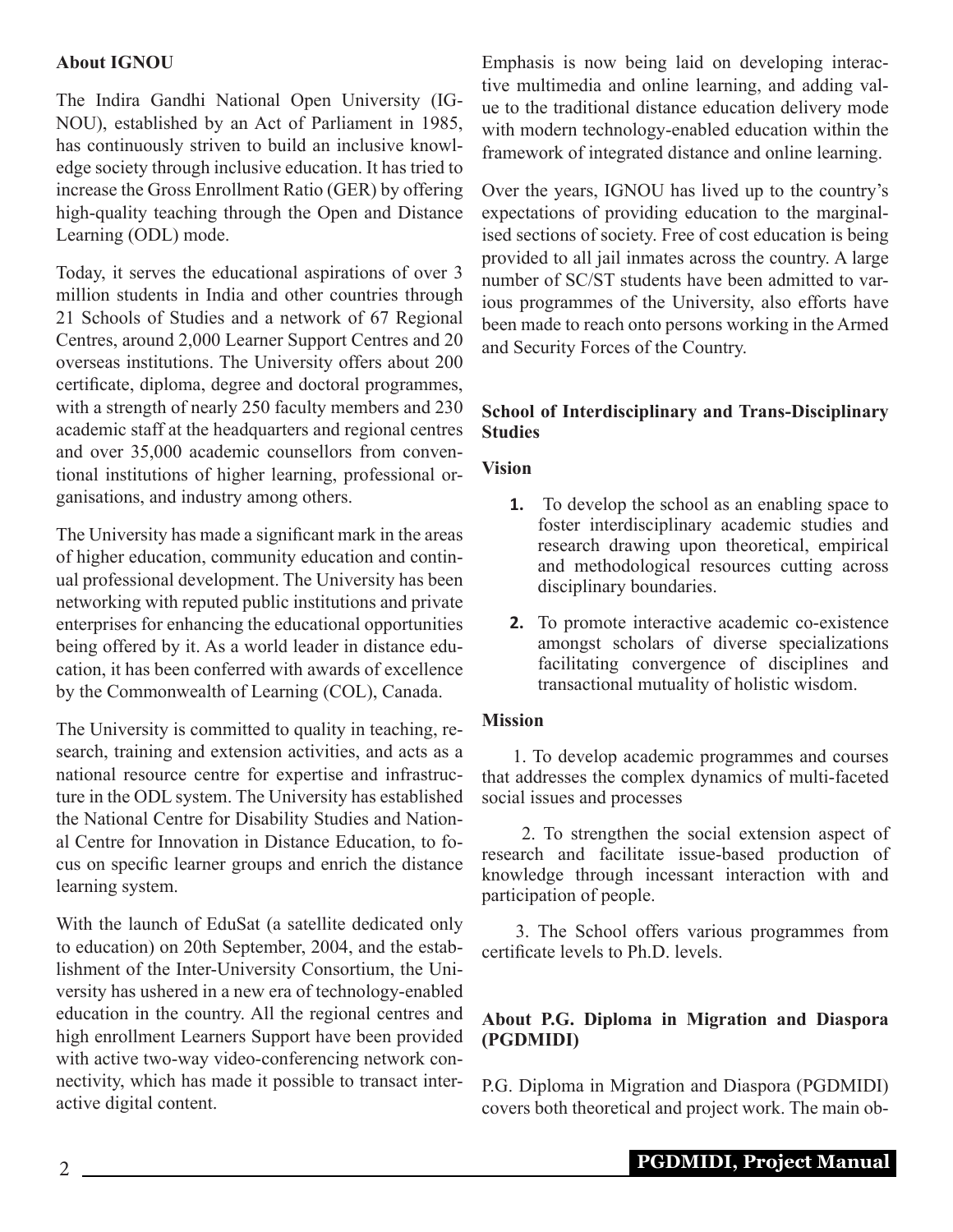jective of the programme is to impart skills using social science knowledge and tools to understand current issues and concerns related to global movement of people, products and ideas and hence helping various stakeholders including the policy makers. The programme is important for professionals working in Government, Foreign Trade, international organisations, embassies and External Ministries, migrant and diaspora organisations etc. The programme will help in imparting informed understanding on migration processes, role of diasporas in development, development-migration matrix, adding value to policy decisions, planning and research, various regulations related to international migration, best practices in migration and diaspora engagement, human rights issues of migrant communities etc.

**Objective of the Programme**: To impart skills using social science knowledge in understanding current 'real world' issues related to global human migration, products, ideas and technologies and helping the stakeholders, including policy makers, academicians, students and global agencies.

## **MDIP 001: Project Work (8 Credits) Elective**

Dear Learner, **MDIP 001: Project Work** (8 Credits) is an elective course. You may opt for 2 elective courses i.e MDIE 001: Gender and Diaspora (4 Credits) and MDIE 002:Diasporas in India (4 Credits) in lieu of project MDIP-001 (8 Credits). The project work will be of 200 marks.

No academic learning is complete unless accompanied with practical application. Therefore, the purpose of the exercise in this Course is to apply the theoretical and conceptual; knowledge acquiredin the courses of this Post Graduate Diploma programme. This will serve two purposes; one, that the learner will be able to make an informed and matured decision related to global movements of people, products and ideas; two, there will be learner participation in creating course material for the second phase of this programme.

The Programme will help in gaining insight into the current global events that affect us directly and indirectly. The learner will receive mentorship in preparing the project proposal on a topic of his/her choice after receiving the approval of the project work fromIGNOU. The learner may also take help of mentors (IGNOU faculty located in its New Delhi campus via e-mail or face-to-face sessions) for completing the

project work.

## **Evaluation Mechanisms of the Programme**

In order to evaluate the learners' performance there will be a term-end examination as well as periodic assignments pertaining to all courses except **MDIP 001: Project Work**. Documents submitted by the learners will be evaluated by external examiner(s). All evaluation standards will be in keeping with IGNOU norms and guidelines.

## **Pedagogy Employed in the Programme**

Self-learning course materials in multimedia formats is a core component of the IGNOU system of education. Thecourse materials through timely delivery in offline and on-line modes will be made available to the students. The concepts and theoretical inputs will be given to learners to make them familiar with the contextual frame of references. This will prepare learners to see through the complexities of the issues related to the subject chosen.

## **Project Work**

The project work will help the students in acquiring fresh information in an organized and systematic way. A project work constitutes a practical component of this programme. You will gain enough theoretical knowledge inputs by going through various courses of this programme. While doing a project, you will be exposed to the field situations and gain insight into the subject. In the project, a, planned approach is adopted for collecting data, facts, tabulation of the data and its analyses.

Ideally a project work is undertaken after you gain necessary theoretical and conceptual clarity and an understanding of the subject. The project work will be of 200 marks. Encouragement to be given to topics related toarchival work, return migration etc. Suggested topics for project works are given below:

- 1. Historiography and Archival studies
- 2. Diaspora Films and Literature
- 3. Biographical studies
- 4. Diasporic Poetry
- 5. Popular Culture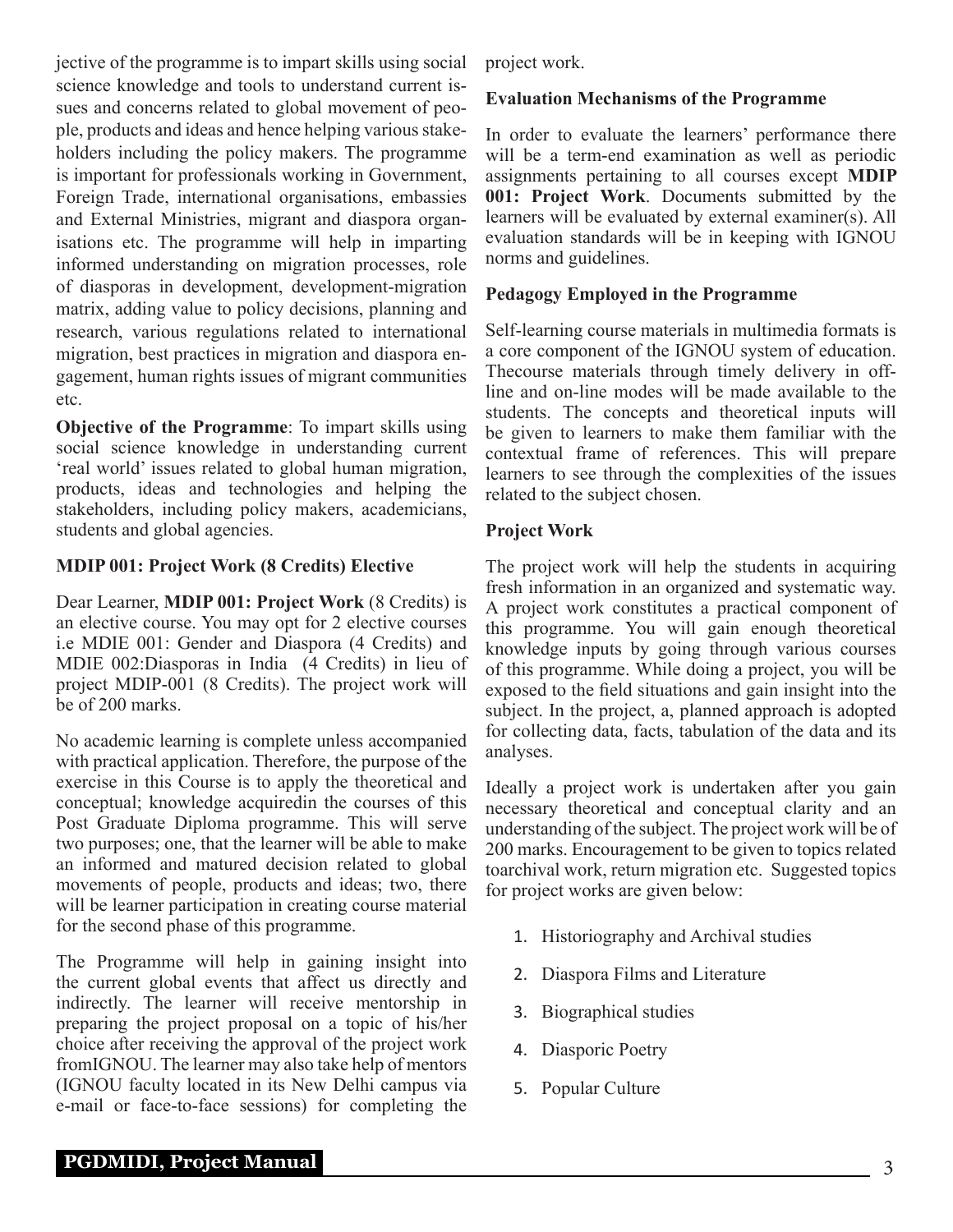- 6. New Media and Diaspora (Film, advertisements, Television shows, Blogs and websites, social media platforms etc.)
- 7. Case Studies on Diaspora Engagement

Steps involved in Project work

## **Step 1: Selection of topic**

The selection of topics is very important. The following factors must be kept in mind while selecting a topic:

- Suitability and relevance of the topic
- Feasibility of the data- collection within' the limited time-frame
- • Availability of literature/information on the subject
- • Financial feasibility in terms of costs involved

## **Step 2: Consultation with Supervisor and Project Approval**

Before starting your Project work, you are required to get the topic and project proposal approved. You can send the soft copy to:  $pgdmid(\partial_i)$ ignou.ac.in or hard copy to Dr. Sadananda Sahoo, School ofInterdisciplinary and Trans-disciplinary Studies, Block # 15, Indira Gandhi National Open University, MaidanGarhi, New Delhi –110068.

The purpose of the project proposal is to demonstrate that the research you wish to undertake is significant, necessary and feasible, that you will be able to make an original contribution to the field, and that the project can be completed within the normal time period. Some general guidelines and advice on structuring your proposal are provided below. Project proposals should be no longer than 1,200-1500 words (including the reference list/bibliography).

Here are some necessary tools useful for data collection while doing project work

## 1. **Content Analysis**

This tool can be used if you prefer doing qualitative research using various sources such as newspaper, websites etc.

For example, researchers can evaluate contents used within a news article to search for diaspora events and activities. Researchers can then make inferences about the messages within the texts, the writer(s), the audience, and even the culture and time when the text was generated.

In this, the researchers can use any sources of data. It could be from interviews, open-ended questions, field research notes, conversations, or literally any occurrence of communicative language (such as books, essays, discussions, newspaper headlines, speeches, media, historical documents). To analyze the text using content analysis, the text must be coded, or broken down, into manageable code categories for analysis (i.e. "codes"). Once the text is coded into code categories, the codes can then be further categorized into "code categories" to summarize data even further.

Advantage and Disadvantage of the Content Analysis

The major advantage of content analysis is that it can reveal patterns or trends which may not have been obvious before the research, or might have been considered an impression gained by a biased or subjective reading.

- 1. It is relatively easy to gain access
- 2. It is inexpensive to build a representative sample.
- 3. It is reliable (usually quantitative) data. It is easy to repeat ("replicate"). Complex forms of social interaction can be quantified using a standardised framework (the content analysis grid) that can be applied across a wide range of media.
- 4. It can present an objective account of events, themes, issues and so forth that may not be immediately apparent to a reader, viewer or general con-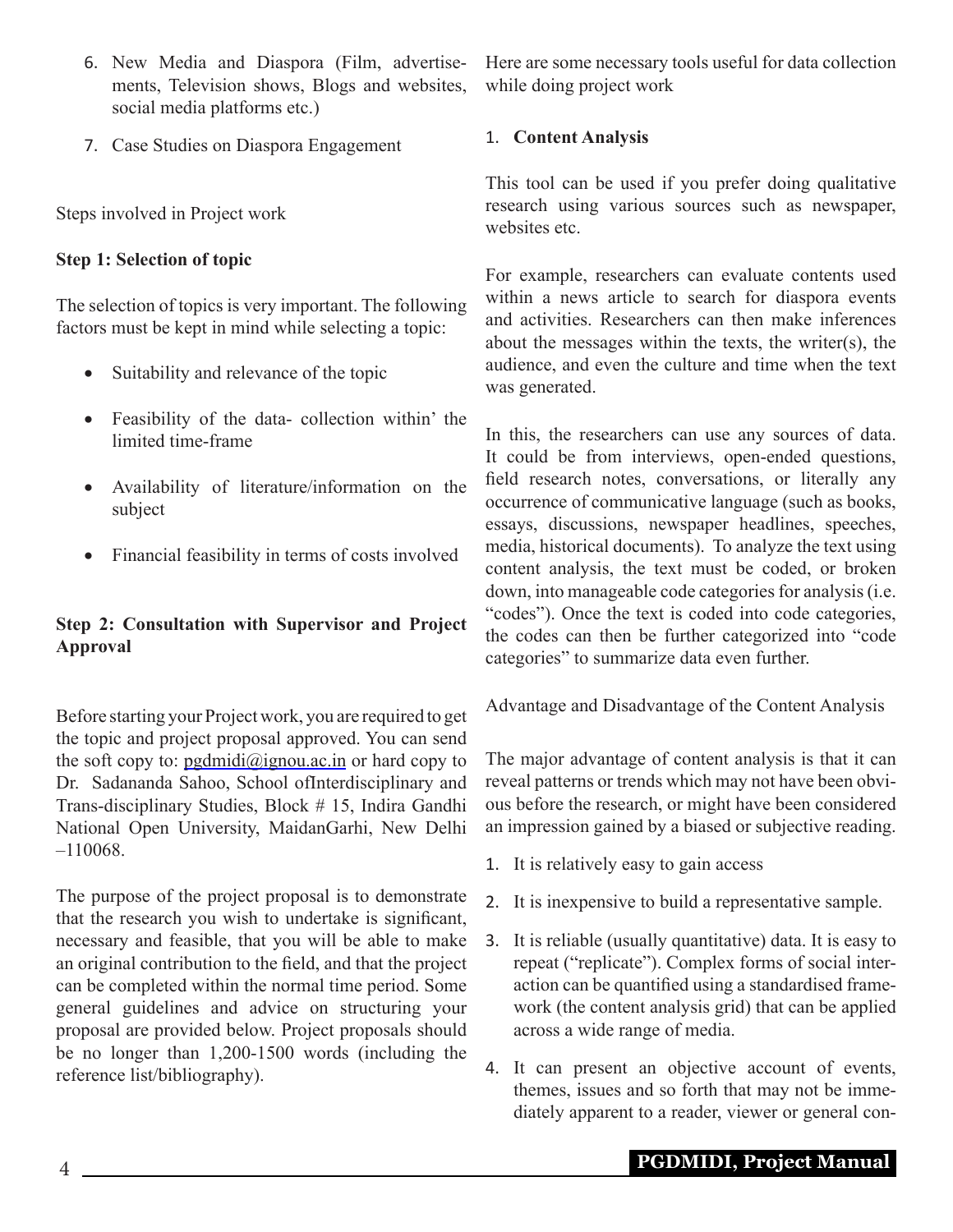sumer.

5. It doesn't involve the researcher to interact with the people / things being studied. The researcher cannot, therefore, influence the behaviour of the people being studied.

The disadvantage of content analysis is that the method cannot reveal the reasons for certain patterns of content, or the meanings placed on it. It can merely describe it.

- 1. Objectivity depends on the researchers' skills, techniques and accurateness of data.
- 2. Content analysis methods may not go deep into the quality of the interaction among the people.
- 3. In some cases, it is time-consuming

## 2. **Case Study**

A case study is a research strategy that helps us understand phenomena in real-life situations. The case study is an interesting research strategy since it utilizes naturally existing information sources such as people and interactions between people within the scope of the case.Case study provides a systematic and scientific way of perceiving or examining events, collecting data, analyse information, and prepare a report. In the case of migration and diaspora, the learner can choose various cases of migration situations, lives of diasporic communities etc.

Case study research means single and multiple case studies, can include quantitative evidence, relies on multiple sources of evidence and benefits from the prior development of theoretical propositions. Case studies based on any evidence of quantitative and qualitative research. Single subject-research provides the statistical framework for making inferences from quantitative case-study data.

There are four types of Case Studies

1. Illustrative case studies

- 2. Exploratory case study
- 3. Cumulative case study
- 4. Critical instance case studies.

Learner can choose appropriate case study types and strategies to conduct it

There are various steps to conduct the case studies such as:

Step 1: Determining the present status of the case or cases

Step 2: Identifying the most probable antecedents of the case or cases

Step 3 Verification of Antecedents/Hypotheses

Step 4 Diagnosis and Remedial Measures

Step 5 Follow-up of the case or cases. T

There are the different ways to using case study such as

- (1) Writing analysis of case study
- (2) Panel of experts
- (3) Analysis of similar case studies
- (4) Cross examination.

## 3. **Questionnaire**

Questionnaire is one of the very useful data collection tools. Questionnaire implies to prepare a set of questions, keeping in mind the objectives of the study in order to seek answers from the sample respondents. As far as possible,questions are to be kept specific. There are normally two types of questions, open ended or close ended. These are also called structured or unstructured.

Questionnaire method of data collection is preferred when the respondents are willing to cooperate. To deploy this method the respondents need to be literate. This type of technique is used in Quantitative research.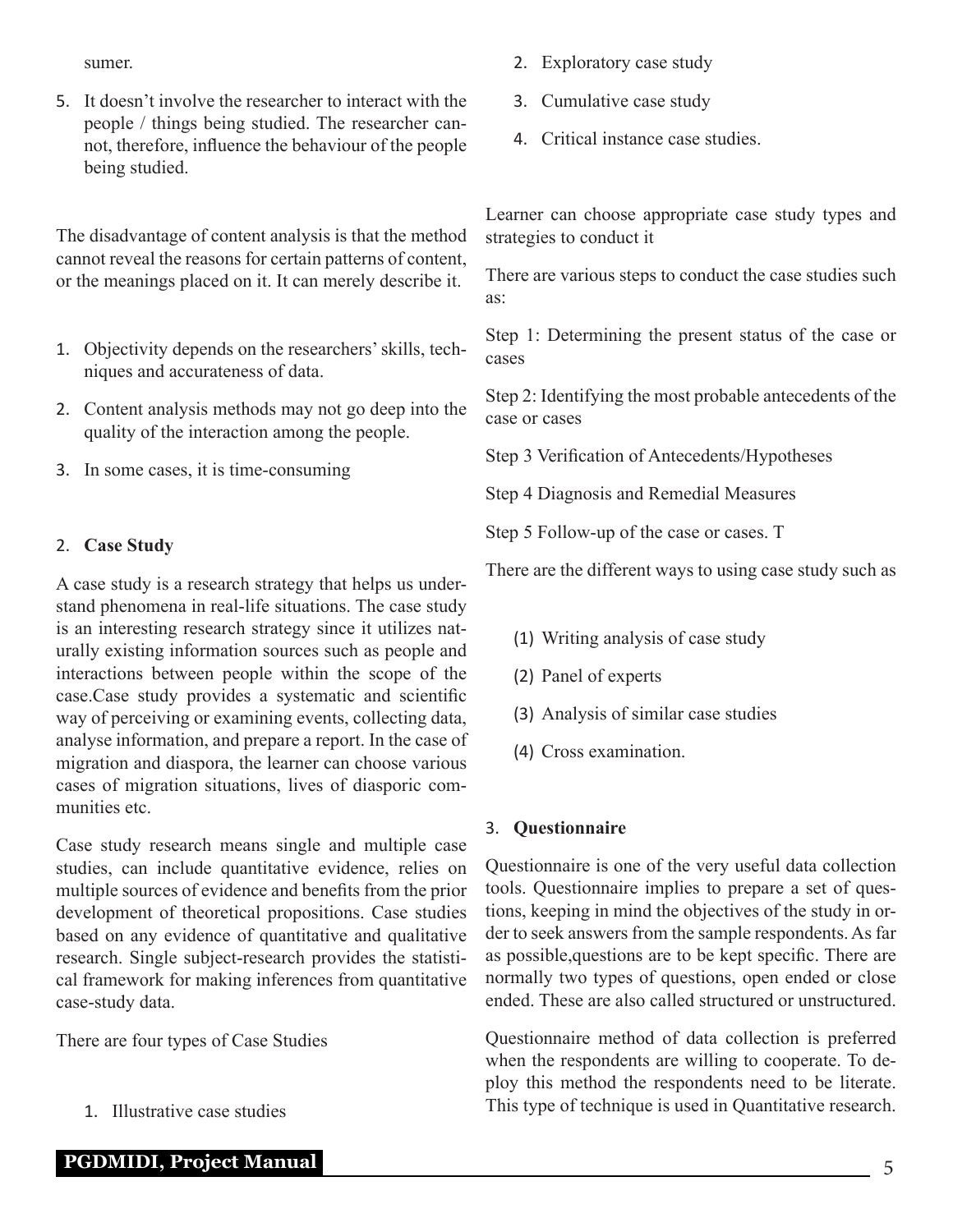#### 4. **Interview Schedule**

The Interview Schedule refers to a set of questions related to the subject of study, printed or typed in a definite order administered among the respondents by the research investigator in person. It is a device used to collect both qualitative and quantitative information. It is not self-administered, instead answers are obtained from the respondents in a face-to-face situation. The interview schedule is prepared keeping in mind the objectives and hypothesis of the study.

The Schedule method of data collection can be utilised irrespective of the respondent's literacy. The data collected through the interview schedule method is expensive as there is cost involved in preparing the schedule, cost incurred on enumerators in addition to training imparted to them.

The difference between questionnaire and interview schedule is that while a questionnaire implies a form consisting of a series of written or printed multiple choice questions, to be marked by the informants, the interview schedule is a formal conversation between the interviewer and respondent wherein the two participate in the question answer session.

## **5. Data Analysis and Report Writing**

After collecting data, the next step is data analysis and report writing. The data analysis is a very important part of the project work. At times, it involves application of a number of statistical techniques and methods. However, since we intend to only introduce you to the basics of research, we do not expect advanced statistical analysis for this type of project work, unless you are already familiar with statistics

## **Structure of the Project**

## **Title Page**

This should include your name, the degree

programme to which you are applying and your thesis proposal title.

## • **Topic statement**

This should establish the general subject area you will be working in and how your topic relates to it. Explain briefly why your topic is significant and what contribution your research will make to the field.

## • **Research aims and Objectives**

These should set out the specific objectives of your research and if appropriate to your discipline, the main research questions.

## **Review of the literature**

It provides a brief review of the significant literature and current research in your field to place your own proposed research in context and to establish its potential contribution to the field.

## • **Study design**

Outline the theoretical approaches taken in your topic and indicate which approach or approaches you propose to use in your research and why you plan to do so.

## **Research methods**

Briefly describe your proposed research methods, including the type of information and sources to be used, the main research methods to be employed, any resources needed and any ethical or safety issues identified.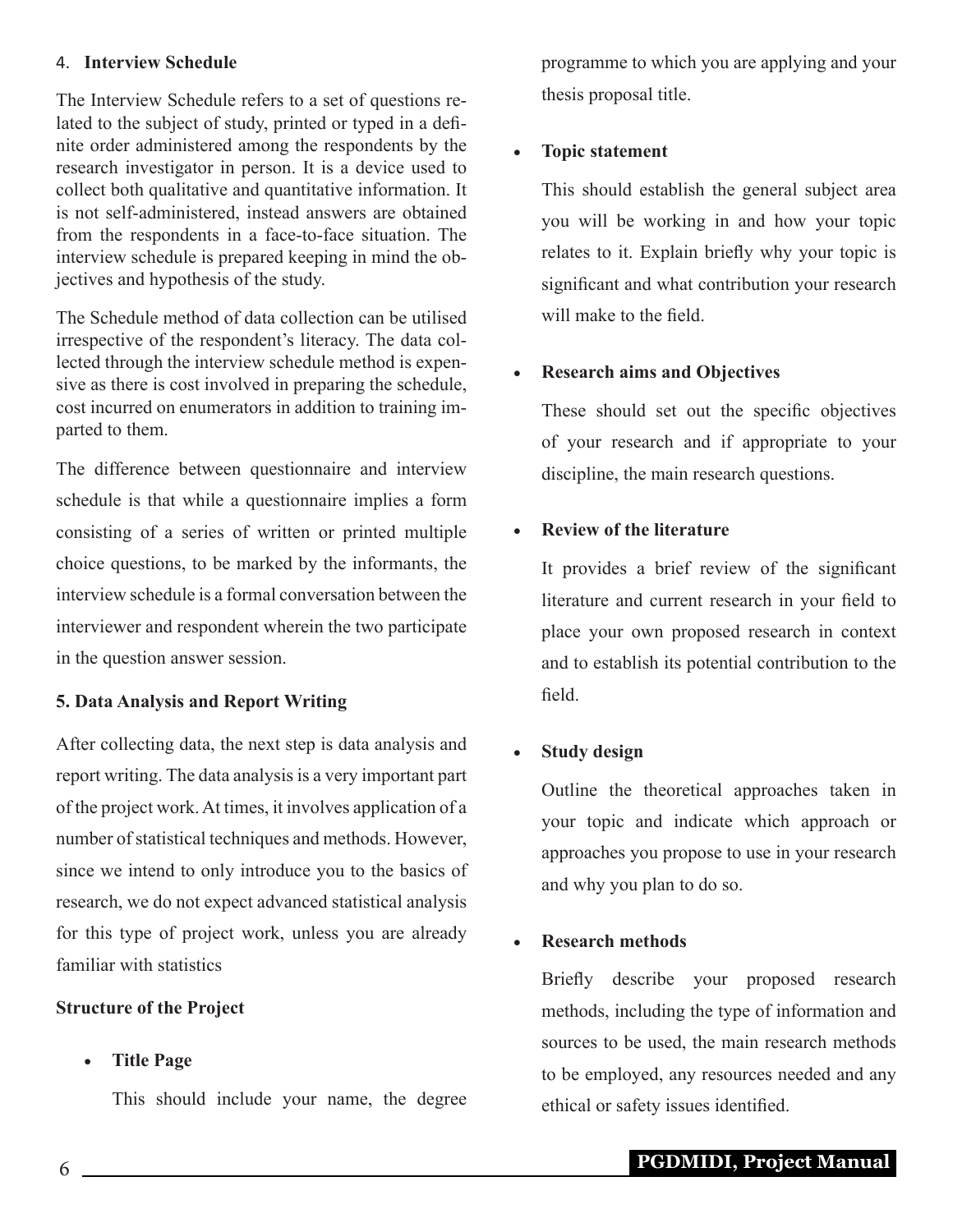#### **Tentative chapter outline**

You may wish to include a tentative chapter outline if available at this stage.

## • **References/Bibliography**

List all publications cited in your proposal using a suitable academic referencing system. For example, APA format that includes:

## **Journal**

Derwing, T. M., Rossiter, M. J., & Munro, M. J. (2002). Teaching native speakers to listen to foreign-accented speech. *Journal of Multilingual and Multicultural Development*, *23*(4), 245-259.

#### **Book**

Thomas, H. K. (2004). *Training strategies for improving listeners' comprehension of foreign-accented speech* (Doctoral dissertation). University of Colorado, Boulder.

#### **Edited Book**

Book with Editor as Author: Galley. K. E. (Ed.). (2004). Global climate change and wildlife in North America. Bethesda, MD: Wildlife Society.

## **Website:**

United States Environmental Protection Agency. (2007, May 4). Climate Change. Retrieved From the Environmental Protection Agency website: http://www. epa.gov/climatechange

Upon completion of the Project work, attach the Research Project along with approval and submit it to the project section online:

Online Submission link: https://projects.ignou.ac.in/projectjun21/

or hard copy to Dr. Sadananda Sahoo, School of Interdisciplinary and Transdisciplinary Studies, Block # 15, Indira Gandhi National Open University, Maidan Garhi, New Delhi –110068.

\*: Kindly check it with IGNOU notification as the links

## **PGDMIDI, Project Manual** 7

changes from time to time

*Regarding academic information you may write to the*  **Programme Coordinators:**

**Dr. Sadananda Sahoo and Prof. Nandini Sinha Kapur**

**Contact Address:** School of Interdisciplinary and Transdisciplinary Studies, Indira Gandhi National Open University, Maidan Garhi, New Delhi 110068. Phone No: 9818602818

Email: pgdmidi@ignou.ac.in

**Course Coordinators:**

**Dr. Sadananda Sahoo, Prof. Nandini Sinha Kapur and Prof. Shubhangi Vaidya**

## **APPROVAL OF RESEARCH PROJECT**

**(Note: Approval of Research Project Proposal has to be submitted before beginning to work on the project to the Programme Coordinator to the email: pgdmidi@ignou.ac.in**

**I hereby propose that the research project entitled ......................................**

**Write two or three paragraph on the proposed project**

Place · ................................................................................................

Signature

Date :

................................................................................................

Enrolment No.